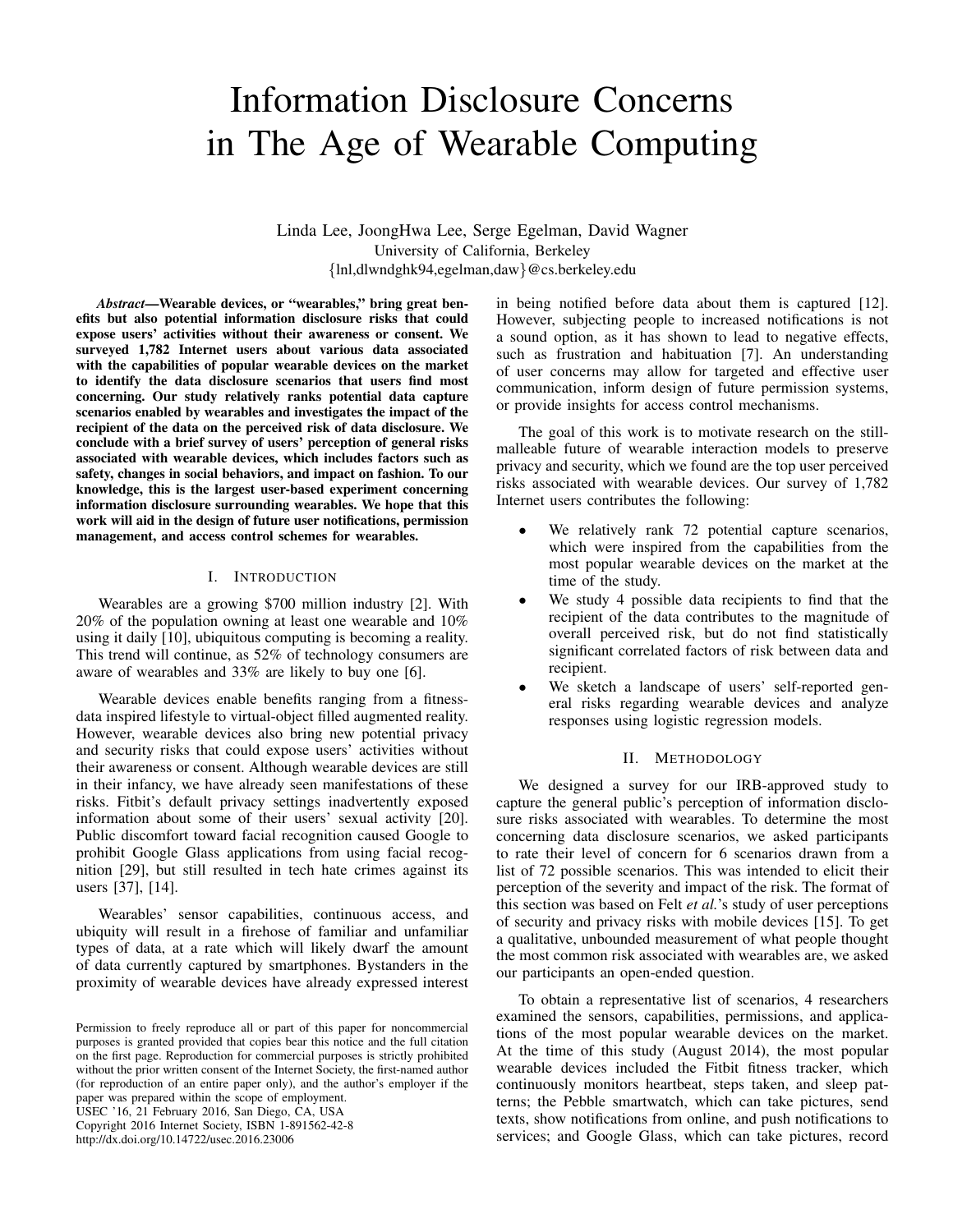video, and perform a subset Internet-based tasks. These devices' capabilities and requested permissions were the basis for the list of possible data capture scenarios used in this study, which we feel will be representative of what users are likely to encounter today. For a scenario to be included in this study, the scenario was required to be understandable to a user, possible to happen with today's wearable devices, and capture unique information not in other scenarios.

# *A. Survey Questions*

We report on participants' responses to 23 questions across 4 survey sections:

- 2 reading comprehension questions
- 6 questions regarding possible wearables scenarios
- 1 open-ended wearables risk question
- 14 demographic questions

To reduce fatigue, we gave our participants a randomly selected subset of wearables scenarios. The average survey completion time was 11.5 minutes, which included four questions that we omitted from this paper due to lack of participants' familiarity with specific devices and a misguided attempt to directly compare smartphones and wearables. See the appendix for details.

Comprehension Questions Because participants might be biased to specific companies (e.g., visceral reactions to Google Glass based on popular media stories), we framed our scenarios around a fictitious wearable. The survey introduced participants to the "Cubetastic3000," which was the basis for all questions on wearables risks. We highlighted the capabilities of this device and described use cases:

*Imagine that you are the proud owner of the Cubetastic3000, a new, high-tech computing device designed to be worn on your head. Imagine that you wear this device all the time, because it is very lightweight, durable, and convenient.*

*The Cubetastic3000 has the capability to capture video, photos, audio, and biometrics (biological data about you, such as heart rate). Just like other devices, you can install third-party applications from an app store, and these applications can use the information from the Cubetastic3000.*

*With a wide range of applications, your device can do all sorts of things, such as:*

*—measuring heart rate, breathing, and other things to keep track of your fitness level and overall health —look at what you see to provide information about what's around you*

*—allow you to take notes just by telling the device what you need to remember*

*—take videos of you or what you see to share*

*—automatically take photos or video so that you can replay events that previously happened*

*—play music that you like for you when it detects*

| 5. How would you feel if an app on your Cubetastic3000 learned when, how, and how much you<br>exercise and shared that with your work contacts, without asking you first?                                                        |  |
|----------------------------------------------------------------------------------------------------------------------------------------------------------------------------------------------------------------------------------|--|
| Every once in a while, an app might do something on your <i>Cubetastic3000</i> without asking you<br>first. Depending on what the app does, your feelings could range from indifference (you don't<br>care) to being very upset. |  |

| Indifferent | ۰ | ٠ | ۰ | Very Upset |
|-------------|---|---|---|------------|
|             |   |   |   |            |

Fig. 1. An example of a wearable scenario question participants saw while taking the survey.

*that no one is around —infer information about you so you don't need to log in or search for things ...and much more!*

To guarantee that participants understood its capabilities, we asked two multiple-choice comprehension questions and removed participants who did not answer both correctly.

Wearable Scenarios We presented scenarios involving data captured by the Cubetastic3000 and asked participants to rate how upset they would be if a particular type of data (e.g., how much you exercise) was shared without permission with a particular recipient (e.g., work contacts). The purpose for using this question format was to determine how upset participants would be if data were inappropriately disclosed, and the extent to which their reactions were based on the data type and recipient. Responses were reported on a 5-point Likert scale (from "indifferent" to "very upset"). Figure 1 shows an example. Specifically, questions were of the form:

*"How would you feel if an app on your Cubetastic3000 learned (data) and shared it with (recipient), without asking you first?"*

We combined 72 data types (*data*) with 4 recipients (*recipient*) to form 288 scenarios (Table VII). Each participant answered 6 randomly drawn questions, displayed in random order. We clarified that "app" meant that the data was not shared with anyone else but a server.

Additional Questions The exit portion of the survey collected demographics (age, gender, and education) and wearable device ownership so we could control for prior exposure. We included an open-ended question about the most likely risks associated with wearable devices to capture user concerns more broadly. To avoid biasing the open-ended question, we asked it before concluding with the 10-question Internet Users' Information Privacy Concerns (IUIPC) index [27], which we used to control for participants' general privacy attitudes. However, we realize that we asked this open-ended question after exposing participants to a variety of wearables scenarios, which may have heightened their awareness of the possible risks. We talk about this more in Section 4.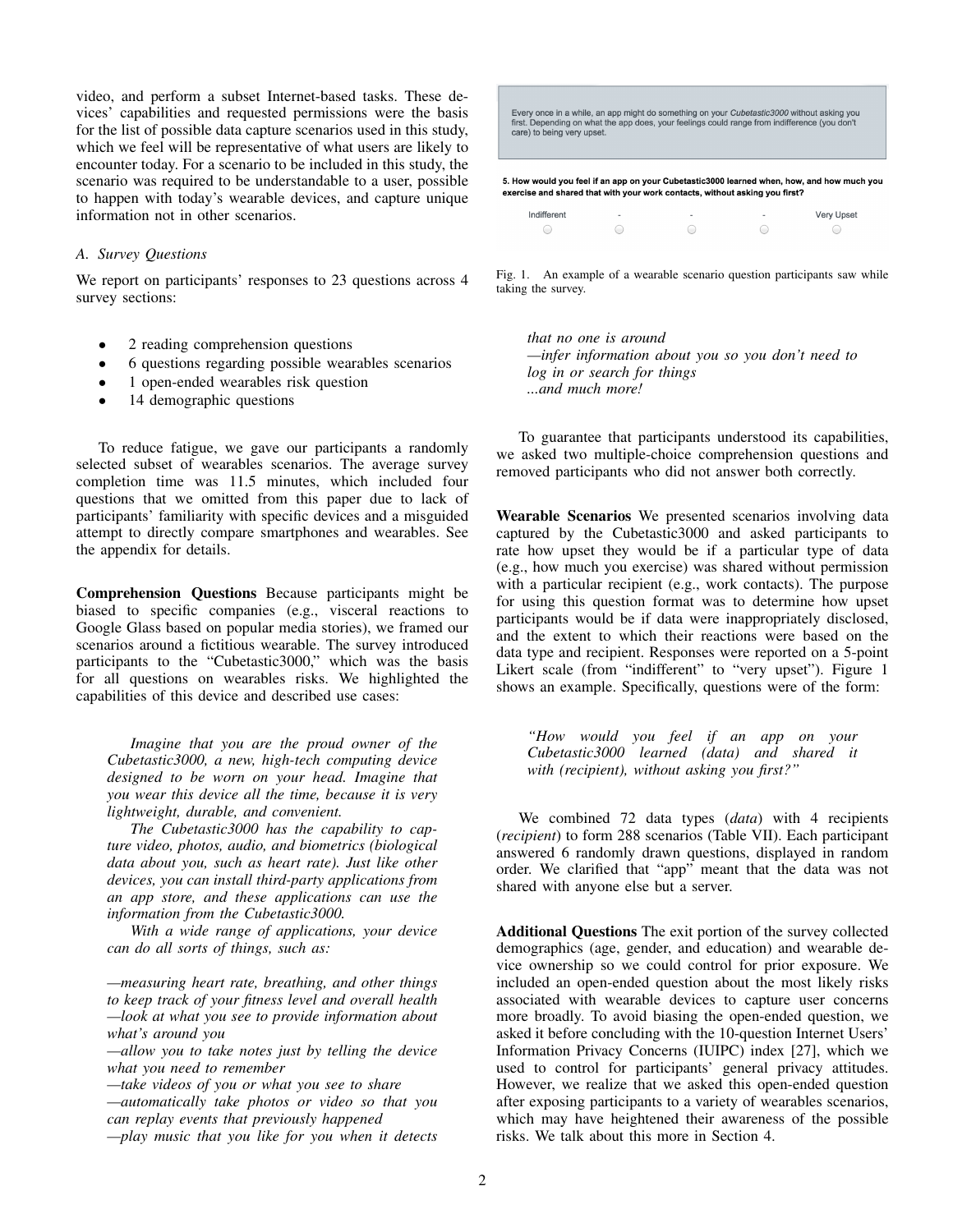## *B. Focus Group*

We conducted a one-hour focus group to validate our design, gauge comprehension, and measure fatigue. The focus group participants took the survey, gave feedback on the format and the content, and noted any confusion. The focus group concluded with a discussion of possible benefits and risks of wearable devices, in order to brainstorm any additional information disclosure scenarios. The Craigslistrecruited participants received \$30 in cash for their time. Of the 13 participants, 54% were female, and ages ranged from 18 to 64 ( $\mu = 36.1$ ,  $\sigma = 15.3$ ). Education backgrounds ranged from high school to doctorate degrees, and professions included student, artist, marketer, and court psychologist.

## *C. Recruitment and Analysis Method*

We recruited 2,250 participants over August 7–13, 2014 via Amazon's Mechanical Turk. We restricted participants to those over 18, living in the United States, and having a successful HIT completion rate of 95% or above. We compensated each participant with \$1.75 upon completing the survey. Based on incorrect responses to either of the two comprehension questions, we filtered out 366 (16% of 2,250) participants. We filtered out an additional 99 participants (4% of 2,250) due to incomplete responses, and three participants for being under 18, leaving us with a total sample size of 1,782. Of these, 57.9% were male (1,031), 41.0% were female (731), and 20 participants declined to state their genders. Ages ranged from 18 to 73, with a mean of 32.1 ( $\sigma$  = 10.37). Almost half of our participants had completed a college degree or more (49.2% of 1,782), which includes the 219 (12.3% of 1,782) who reported graduate degrees. While our sample was younger and more educated than the U.S. population as a whole, we believe it is still consistent with the U.S. Internet-using population.

In performing our analysis in the next section, we chose to focus on the very upset rate (VUR) of each scenario [15]. The VUR is defined as the percentage of participants who reported a '5' on the Likert scales. We use the VURs rather than the average of all Likert scores for the same reasons as Felt *et al.*: the VUR does not presume that the ratings, ranging from "indifferent" to "very upset," are linearly spaced. Additionally, most people are likely to be upset, at least a little, in all scenarios, because a device is taking action without permission (rating distribution: "1"= 759, "2" = 918, "3" = 1,452, "4"'  $= 2,421,$  "5"  $= 8,344$ ). Thus, the distinguishing factor is whether a participant was maximally upset. A limitation of this approach is that it only allows us to make *relative* comparisons between scenarios, rather than being able to definitively state how upset people might be if a single scenario were to occur. This metric is commonly used in marketing research.

#### III. RESULTS

We had at least 141 responses per data type, 2,779 per recipient, and 35 responses per each unique data type/recipient combination. In this section, we present participants' responses to the various data disclosure scenarios and discuss how various factors contributed to their risk perceptions. We conclude with self-reported general wearables concerns.

Data Type Based on our statistical models (reported later), we observed that the largest effect on participants' VURs stemmed from the data being shared, rather than with whom the data is shared. Table I lists the most and least concerning data types.

Participants were most concerned about photos and videos, especially those containing personal or embarrassing content, nudity, financial information, or information that can be used for impersonation (e.g., usernames/passwords). As seen in Table I, photos and videos accounted for five of the top ten concerns, and were almost unanimously concerning.

Participants were least concerned about data that could be collected through observations of public behavior, such as demographics (e.g., age, gender, language) or information available to advertisers (e.g., TV shows watched, music on device). As seen in Table I, participants' responses had a greater amount of variance. This greater variance and overall decreased concern may be because of uncertainty with how the data would be used, or because the financial, social, or physical consequences would be less immediate.

Although certain data is considered unanimously upsetting to have shared, it is interesting to note that no data was considered unanimously non-upsetting to have shared, nor were there any data types that evoked strong disagreement between participants (i.e., bimodal). Generally, the average concern magnitude was inversely correlated with the standard deviation, which suggests the presence of ceiling effects for the most concerning data types. For the complete ranked list of data types in this study, see Table VII.

Data Recipient A statistically significant difference in VUR exists between data shared with an application versus human recipients. On average, 42% of participants stated that they would be "very upset" if their data was shared with only an application's servers, whereas the VURs for friends (70%), work contacts (75%), and the public (72%) were almost double (Table II). A chi-square test indicated that these differences were statistically significant (Table III). However, these effect sizes were small: the largest effect was between work contacts and an app's server ( $\phi = 0.11$ ); while the VUR for sharing with work contacts was significantly higher than sharing with friends, the effect size was negligible ( $\phi = 0.004$ ).

The statistical significance arises for two distinct reasons. Firstly, sharing data only with a server carries less social impact. For our participants, it may seem that it is shared with fewer people. Additionally, there is a class of data which may be considered odd for a human to know, but completely normal for a wearable device to know (e.g., it's okay if your Fitbit knows when you sleep, but maybe less so for your friends).

This chi-square test violates the assumption of independent observations, since participants responded to multiple scenarios with multiple recipients. But based on the randomization of treatments and large sample size, we do not believe that this significantly impacted our results. Similarly, we are unaware of a more appropriate test (beyond using mixed effects modeling), given our data format. Cochran's Q requires binary outcomes (i.e., participants would have had to answer only one question for each data recipient, preventing us from adequately controlling for data type) and a repeated measures ANOVA requires normality. Nonetheless, we repeated our analysis using one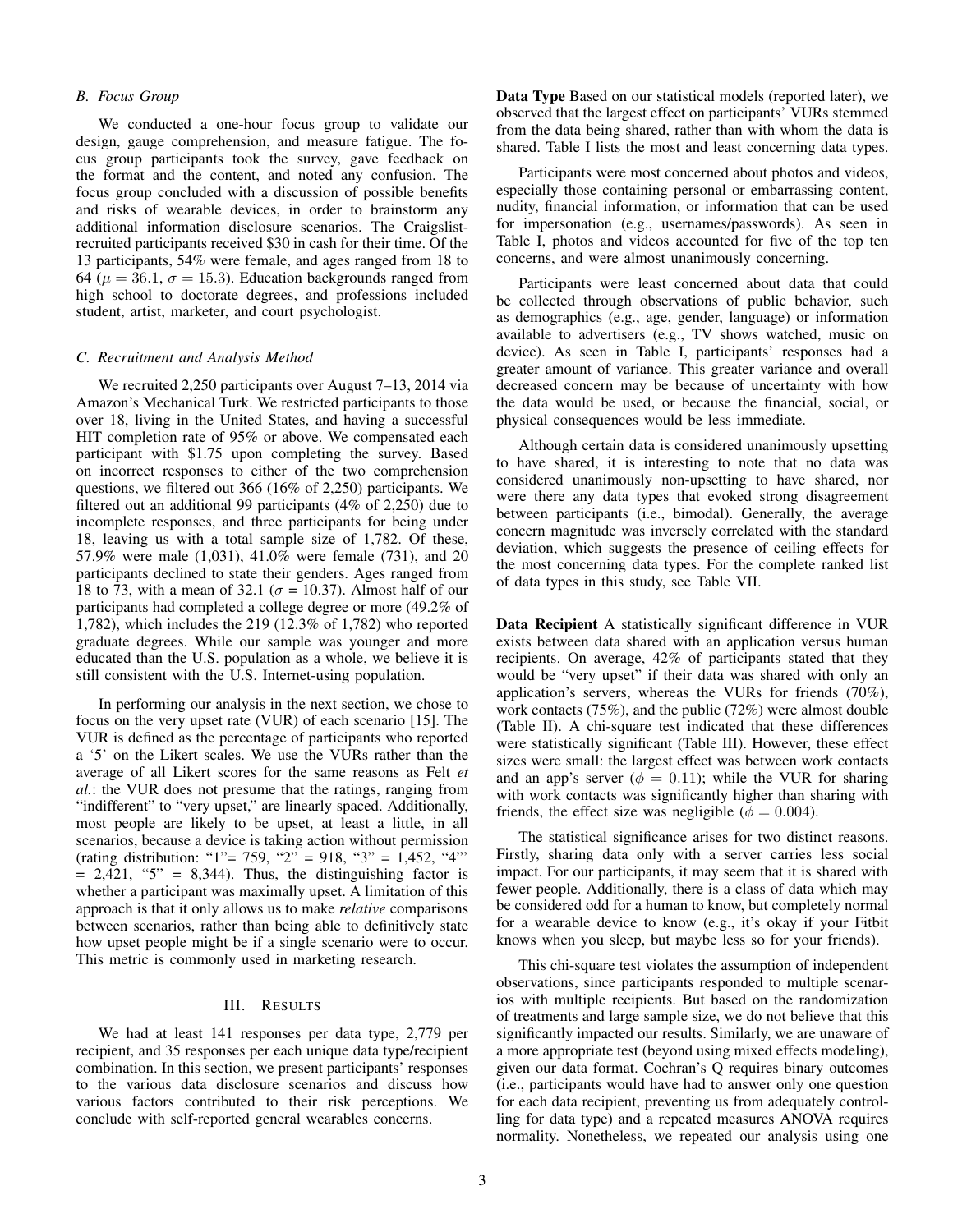| Rank           | Data                                   | <b>VUR</b> | $\sigma$ | Distribution |
|----------------|----------------------------------------|------------|----------|--------------|
| 1              | video of you unclothed                 | 95.97%     | 0.31     |              |
| $\overline{2}$ | bank account information               | 95.91%     | 0.35     |              |
| 3              | social security number                 | 94.84%     | 0.26     |              |
| $\overline{4}$ | video entering in a PIN at an ATM      | 92.67%     | 0.47     |              |
| 5              | photo of you unclothed                 | 92.59%     | 0.46     |              |
| 6              | photo of you that is very embarrassing | 91.39%     | 0.55     |              |
| 7              | username and password for websites     | 89.55%     | 0.62     |              |
| 8              | credit card information                | 88.98%     | 0.56     |              |
| 9              | video of you that is very embarrassing | 88.41%     | 0.53     |              |
| 10             | photo of you at home                   | 87.50%     | 0.60     |              |
|                |                                        |            |          |              |
| 64             | eye patterns (for eye tracking)        | 40.51%     | 1.27     |              |
| 65             | exercise patterns                      | 38.66%     | 1.26     |              |
| 66             | when you are happy or having fun       | 34.75%     | 1.27     |              |
| 67             | television shows watched               | 30.20%     | 1.40     |              |
| 68             | when you are busy or interruptible     | 29.50%     | 1.26     |              |
| 69             | music on device                        | 28.06%     | 1.43     |              |
| 70             | your heart rate                        | 27.50%     | 1.40     |              |
| 71             | age                                    | 24.29%     | 1.43     |              |
| 72             | language spoken                        | 15.86%     | 1.49     |              |
| 73             | gender                                 | 15.00%     | 1.45     |              |

TABLE I. THE 10 MOST AND LEAST UPSETTING DATA TYPES, ACROSS ALL RECIPIENTS.

randomly-selected data point per participant and found that our selected test was robust to this violation. Therefore, we conclude that participants were significantly more concerned about having their data seen by a human than an application, though differences between human groups such as the public, friends, and work contacts were negligible.

However, we do not claim that there are no distinctions between the friends, public, and work contact recipients. People are more comfortable sharing certain data types with certain human recipients. For instance, participants were significantly more uncomfortable sharing if they were lying, nervous, or stressed to work contacts compared to the rest of the data recipients. We believe a more fine-grained study is required to measure these effects accurately, although we have insight into the existence of these trends. Table VII shows the complete VURs and rankings of all data types by recipient.

Open-Ended Concerns To examine privacy and security concerns that may have otherwise not been captured by our scenarios, we asked participants an open-ended question:

*What do you think are the most likely risks associated with wearable devices?*

| Rank   | Recipient     | VUR    | sigma | Distribution     |
|--------|---------------|--------|-------|------------------|
|        | Work Contacts | 75.16% | 0.94  |                  |
| 2      | Public        | 72.41% | 0.98  |                  |
| 3      | Friends       | 69.47% | 1.02  |                  |
| ותגידי | App's Server  | 42.28% | 1.15  | <b>DEATBIRTS</b> |

| TABLE II.<br>THE OVERALL UPSET RATE FOR ALL RECIPIENTS. |
|---------------------------------------------------------|
|---------------------------------------------------------|

| Recipients         |         | p-value                  | n      |           |
|--------------------|---------|--------------------------|--------|-----------|
| Work-App           | 565.910 | < 0.0001                 | 5.083  | 0.111     |
| Public-App         | 481.776 | < 0.0001                 | 5.1988 | 0.093     |
| Friends-App        | 381.653 | < 0.0001                 | 5.096  | 0.075     |
| Friends-Work       | 20.39   | < 0.0001                 | 5.037  | 0.004     |
| Friends-Public     | 5.41    | < 0.0200                 | 5.142  | 0.001     |
| Work-Public        | 5.00    | < 0.0253                 | 5,129  | 0.001     |
| ÐТ<br>$\Gamma$ ttt |         | COUA DE TECTS TO EVAMINE |        | ACDDOMDA2 |

TABLE III. CHI-SQUARE TESTS TO EXAMINE VUR BASED ON DATA RECIPIENT, ACROSS ALL DATA POINTS.

Participants did not receive any additional prompts and responded using a text box that did not have a character limit. Table IV shows common user concerns related to wearable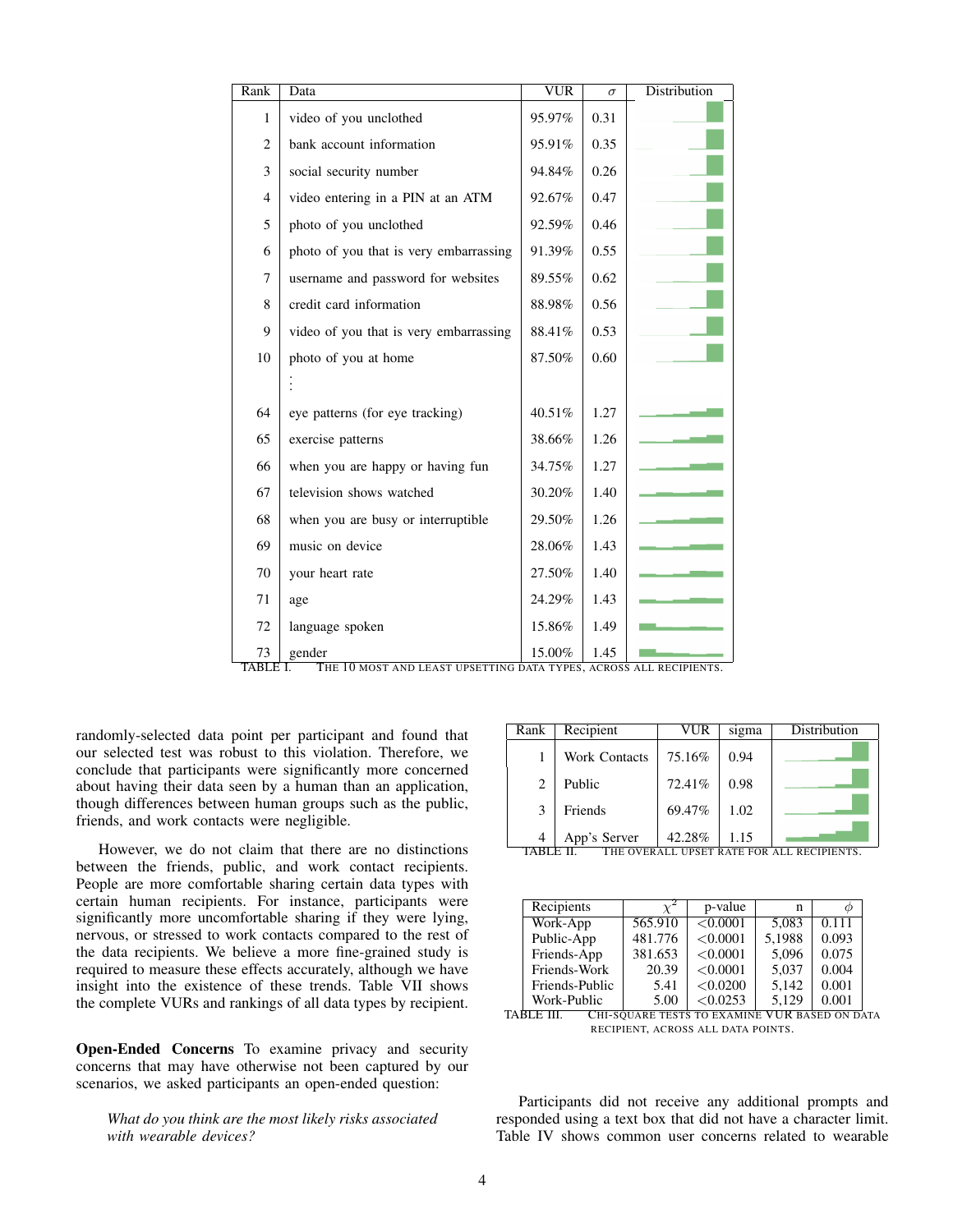devices. The appendix details the coding of responses. Note that participants were especially concerned with privacy and security; many answers mentioned scenarios not included in the study, but prior exposure to our questions may have heightened sensitivity to information disclosure risks:

*P246: "Privacy and security of your data, particularly for eg, [sic] stored financial/payment or medical information"*

*P1256: "They can be hacked and then your security will be compromised."*

Other common concerns included being unaware of what the device is collecting, doing, or which information it is using (Being Unaware), long-term health effects caused from wearing the device such as cancer from EM waves (Health), and safety hazards from wearing the device, such as distractions that cause car accidents (Safety).

*P1742: Capturing and sharing data and information that you are unaware of.*

*P670: "Are there microwaves or some such type of waves that can pass through the brain and harm the brain? Wearing something all day can hurt that area of the body after a while."*

*P1038: "Becoming distracted by the devices while doing other activities that require concentration such as driving."*

Interestingly, a few participants were concerned with resulting changes in social behaviors, such as dependence on devices or spending less time with loved ones (Social Impact).

*P1425: I think the biggest risk is how they may effect society as a whole... a wearable technology that's always on and available may push things even further to the point where people spend less time actually interacting with loved ones, and applying their own critical thinking in certain situations, instead always relying on their devices.*

The landscape of users' perceived risks associated with wearables is broad, encompassing concepts outside of privacy and security. We therefore hope this motivates other researchers to investigate these other risks.

Demographics Factors A participant's self-reported level of privacy concern—as determined by the IUIPC scale [27] is the biggest demographic predictor of VURs. A Spearman correlation yielded a statistically significant effect between average IUIPC scores and average VUR ( $\rho = 0.446$ ,  $p < 0.0005$ ), which suggests responses to questions were mostly based on privacy preferences. Age was another significant predictor of VUR ( $\rho = 0.121$ ,  $p < 0.0005$ ), but we suspect that this effect

| Concern                   | Responses | Frequency |
|---------------------------|-----------|-----------|
| Privacy                   | 452       | 25.32%    |
| Being Unaware             | 275       | 15.40%    |
| <b>Health Risk</b>        | 191       | 10.70%    |
| Safety                    | 185       | 10.42%    |
| Social Impact             | 157       | 8.80%     |
| <b>Financial Cost</b>     | 151       | 8.46%     |
| Security                  | 144       | 8.07%     |
| <b>Accidental Sharing</b> | 69        | 3.87%     |
| Miscellaneous             | 57        | 3.19%     |
| None                      | 51        | 2.86%     |
| Social Stigma             | 39        | 2.18%     |
| <b>False Information</b>  | 33        | 1.85%     |
| Don't know                | 31        | 1.74%     |
| Aesthetics                | 19        | 1.06%     |
| Don't care                | 11        | 0.62%     |

TABLE IV. Don't care 11 0.62% <br>TABLE IV. THE MOST COMMON OPEN-ENDED RISKS ASSOCIATED WITH OWNING A WEARABLE DEVICE.

| Parameters               |          | df | ОIС       |
|--------------------------|----------|----|-----------|
| (Intercept)              | 423.96   |    | 13.209.1  |
| (Intercept)              | 207.07   |    | 12.551.49 |
| <b>IUIPC</b> (covariate) | 368.5    |    |           |
| Gender (covariate)       | 6.30     |    |           |
| (Intercept)              | 411.66   |    | 12,458.86 |
| Data Recipient           | 599.72   | 3  |           |
| (Intercept)              | 418.02   |    | 11.382.75 |
| Data Type                | 1.141.40 | 71 |           |
| (Intercept)              | 66.18    |    | 9.609.65  |
| Data Recipient           | 617.25   | 3  |           |
| Data Type                | 1.288.51 | 71 |           |
| <b>IUIPC</b> (covariate) | 105.73   |    |           |
| Gender (covariate)       | 9.74     |    |           |
| $IUIPC \times Gender$    | 8.33     |    |           |

IUIPC × Gender 8.33 1 TABLE V. GOODNESS-OF-FIT METRICS FOR VARIOUS BINARY LOGISTIC MODELS OF OUR DATA USING GENERAL ESTIMATING EQUATIONS TO ACCOUNT FOR REPEATED MEASURES. THE COLUMNS REPRESENT THE WALD TEST STATISTIC FOR EACH PARAMETER AND THE OVERALL QUASI-AKAIKE INFORMATION CRITERION (QIC) FOR EACH MODEL. EACH PARAMETER LISTED WAS STATISTICALLY SIGNIFICANT AT  $p<0.005$ .

is due to the significant correlation between age and IUIPC scores ( $\rho = 0.188$ ,  $p < 0.0005$ ). Others have observed that older individuals tend to be more privacy protective [41].

While we initially observed an effect on VURs based on whether or not participants claimed to already own wearables (57.0% vs. 60.8%, respectively; Mann-Whitney  $U = 202,896, p<0.032$ , this difference did not remain significant upon correcting for multiple testing (Bonferroni corrected  $\alpha = 0.01$ . The effect of a participant's gender also did not remain significant upon correcting for multiple testing. We observed no correlation between a participant's education level and VUR.

Regression Models To examine the relative effect of each factor on participants' VURs, we constructed several statistical models to predict whether a participant would be "very upset" with a given scenario based on the data type, data recipient, and their demographic factors (i.e., age, education, gender, and privacy attitudes). We performed binary logistic regressions using generalized estimating equations, which account for our repeated measures experimental design (i.e., each participant contributed multiple data points).

We created several models using two independent variables as predictors: data and recipient. This resulted in a total of 72 types of data shared with 4 possible recipients. Demographic factors used as covariates are: age, gender, education, wearable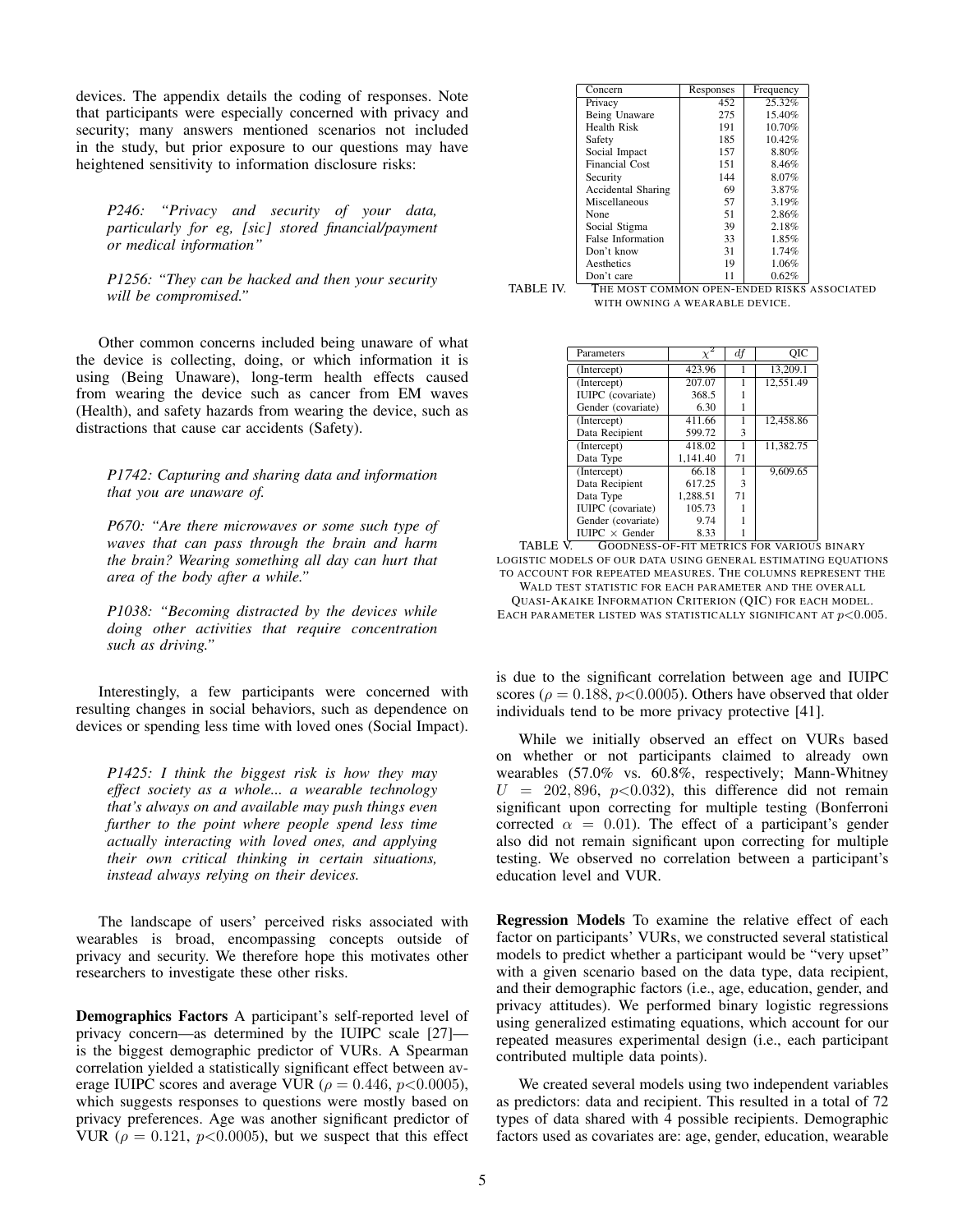device ownership (yes/no), and mean IUIPC score. For each model, we performed Wald's test to examine the model effects attributable to each of these parameters. The covariates that had an observable effect on our models were participants' gender and IUIPC scores, which exhibited an interaction effect with each other. Thus, we opted to remove the other covariates from our analysis. Table V shows the various models that we examined and the Quasi-Akaike Information Criterion (QIC), which is a goodness-of-fit metric for model selection that also accounts for complexity (lower relative values indicate better fit). As shown, the type of data being shared (data type) was found to be the strongest predictor of a high VUR.

While these models illustrate the relative weights that users place on information when determining whether a scenario is truly upsetting, one shortcoming is this approach's generalizability: data types are limited to what we specifically chose for this study. To make our data set more generalizable to other use cases, we coded each data type in two ways: in terms of broad descriptions of the type of data (e.g., video, audio, etc.) and the type of risk it presents. Two researchers agreed on a codebook and independently coded each of the 72 data types. The data types fell into six categories:

- 1) Photo
- 2) Video
- 3) Audio
- 4) Behavioral Information
- 5) Biometric Information
- 6) Demographic Information

While the first three categories are self-explanatory, the latter three categories are based on user characteristics. We defined *behavioral information* as observations about the user's activities; *biometric information* as measurements of the user's body; and *demographic information* as non-biometric information about the user's traits.

The risks for data types fell into five categories:

- 1) Financial: the loss of money or property
- 2) Image: the loss of control over one's self-image (e.g., publicizing something embarrassing)
- 3) Medical: the disclosure of medical information
- 4) Physical: physical harm to the user
- 5) Relationships: damage to inter-personal relationships

After independently coding, researchers met to resolve any disagreements such that the results reflect unanimity. There was 83% agreement prior to resolution. Cohen's  $\kappa$  was 0.81 for the data categories and 0.75 for the risk categories, both indicating "excellent" agreement [18].

With regard to data types, the most concerning type of data is video (78.0%), which was ranked similarly to photos (76.2%). Next are audio (66.8%) and demographic data (65.4%), followed by behavioral (53.1%) and biometric (46.3%) data. We suspect that demographic data was more concerning because it included information such as a Social Security Number, bank account information, and other financial information. We chose to categorize them as such as they are non-biological descriptors of the user. We were surprised that biometric information was seen as benign. We suspect most users today may have an inaccurate understanding of the risks if biometric data is stolen and abused.

| Parameters                  |        | df | OIC       |
|-----------------------------|--------|----|-----------|
| (Intercept)                 | 442.66 |    | 12,727.42 |
| Risk                        | 405.18 | 4  |           |
| (Intercept)                 | 380.39 | 1  | 12.681.86 |
| Data Category               | 439.45 | 5  |           |
| (Intercept)                 | 256.15 | 1  | 12,061.87 |
| Risk                        | 157.84 | 4  |           |
| Data Category               | 183.90 | 5  |           |
| $Risk \times Data$ Category | 259.81 | 8  |           |
| (Intercept)                 | 62.65  | 1  | 10,406.35 |
| Risk                        | 205.21 | 4  |           |
| Data Category               | 250.35 | 5  |           |
| Recipient                   | 546.89 | 3  |           |
| <b>IUIPC</b> (covariate)    | 103.94 |    |           |
| Gender (covariate)          | 9.80   |    |           |
| $IUIPC \times$ Gender       | 8.21   |    |           |
| $Risk \times Data$ Category | 303.44 | 8  |           |
| Recipient $\times$ Risk     | 39.14  | 12 |           |

TABLE VI. METRICS FOR ADDITIONAL BINARY LOGISTIC MODELS OF OUR DATA USING GENERAL ESTIMATING EQUATIONS TO ACCOUNT FOR REPEATED MEASURES. THE COLUMNS REPRESENT THE WALD TEST STATISTIC FOR EACH PARAMETER AND THE OVERALL QUASI-AKAIKE INFORMATION CRITERION (QIC) FOR EACH MODEL. EACH PARAMETER LISTED WAS STATISTICALLY SIGNIFICANT AT  $p<0.005$ .

With regard to the presented risks, we observed that average VURs were highest for financial information disclosure (82.0%). Information regarding relationships (69.2%), physical safety (66.4%), and self-image (65.8%) followed. VURs were lowest for medical information disclosure (47.4%). One reason why medical risks were ranked relatively low is that this category broadly covered scenarios involving data about the user's health, but also included more basic medical information, such as age, gender, and emotional state.

Using these two new variables as additional independent variables (and removing the previous data type variable), we created a second set of models. Because these risk categories and mediums are less likely to change over time, models that take these into account are likely more useful and less likely to be overfit. What these models show us is that both risk and medium are relatively strong predictors by themselves, and have an even stronger interaction effect. When the data recipient and covariates are added to the model, the resulting goodness-of-fit is not much worse than that of the model using the actual data type.

## IV. DISCUSSION

Limitations One of the limitations of our experiment is that our participants might not have knowledge of or interest in wearables and their capabilities; 83% of our participants reported that they do not own a wearable device. Because of this, our participants may be overestimating or underestimating risk due to an unawareness of what can be inferred from the data collected by these devices. Our participants may not have clear understandings of new technologies with respect to familiar ones, and may also have a higher likelihood of being influenced by reports of recent events relevant to these unfamiliar devices.<sup>1</sup> We also noted that biometrics were generally not a concern for our participants, although they have security and privacy implications [34]. Our participants also did not differentiate between the benefits and risks of various new capabilities made possible by wearable devices.

<sup>&</sup>lt;sup>1</sup>At the time of the survey, stories of exploding batteries were in the news [26], which were explicitly reported as a concern in our open-ended question.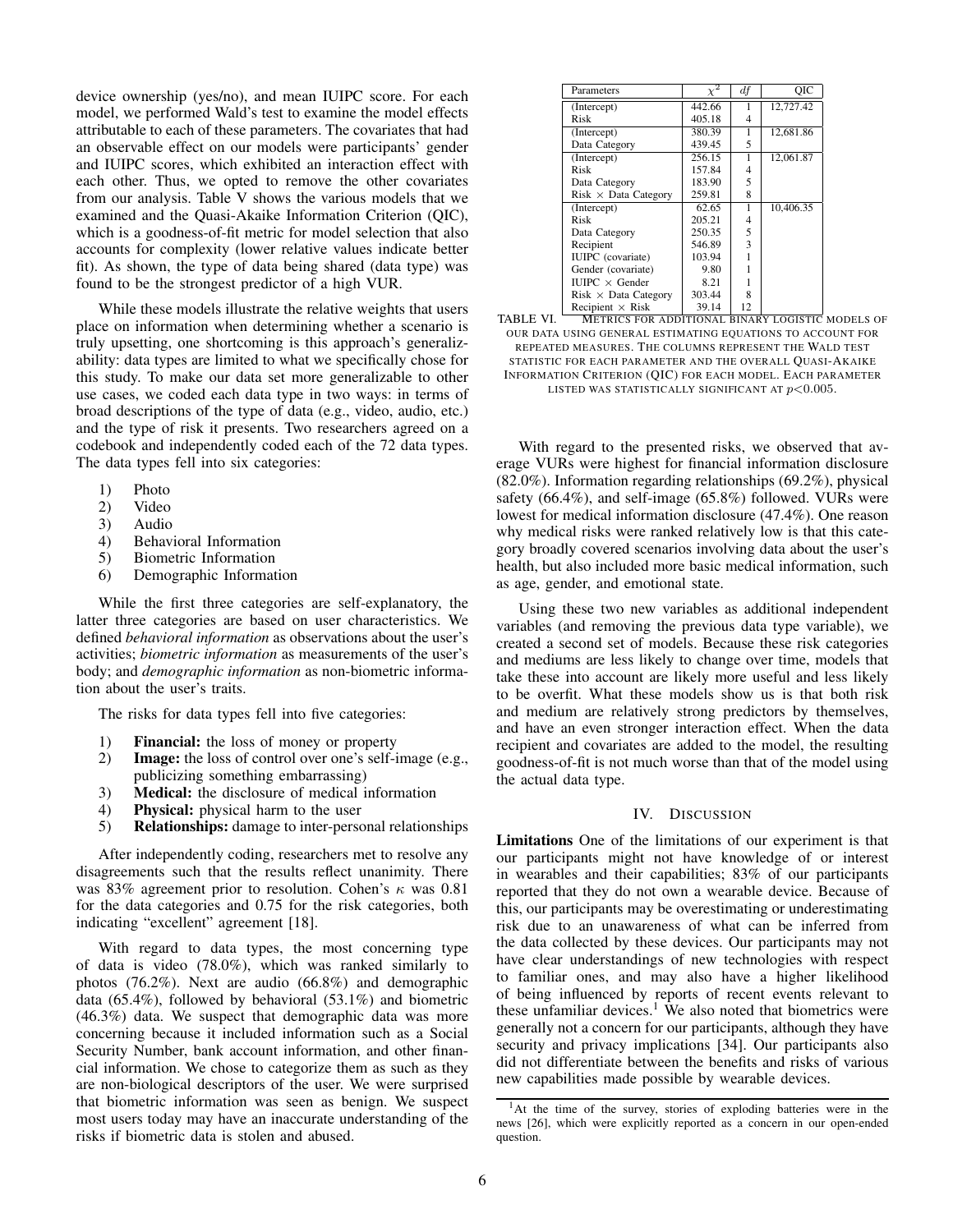We recruited both wearable users and non-users to yield a representative sample of the general population. We could have easily recruited only wearables owners or people specifically interested in wearables. However, that would have its own biases and limitations. At the time of this writing, about 85% of the general population do not own wearable devices [31], [10], indicating our study is reflective of the current population.

Because of the privacy paradox, participants' stated responses may differ from how they may react to these same scenarios in real life [32], [22]. At the same time, our results do reflect actual perceptions of wearable devices and the associated information disclosure scenarios. This is an unavoidable, yet important distinction to make with studies of this nature: our primary goal was to examine perceptions and acceptance so that future systems can be designed with these in mind. We do not expect that such systems will satisfy users in all situations, however, we believe that user-centered design will still be a vast improvement over *post hoc* approaches (or ignoring user concerns altogether).

Although we presented our participants with a prompt illustrating all the benefits of a wearable device, the questions we asked isolated the risk from the benefits of sharing data with a particular recipient. We sacrificed context due to the complexity of the question necessary for the participant to answer correctly. Users are willing to tolerate risks if there is enough benefit associated with that risk. We do believe that since all of our questions were out of context, our study does represent what data people unambiguously would like to be private and secure, and is accurate for measuring user perceptions of wearables.

Future Research Directions Further work can be done to expand various aspects of this study. A study designed to highlight the differences in information disclosure acceptance, privacy preferences, or technical fluency between wearables owners and non-owners will compliment this work. Investigating more fine-grained data (e.g., investigating specific instances of location data, versus location data in general), additional recipients (e.g., "advertisers" or "acquaintances") may lead to more nuanced results. Additionally, the open-ended concerns illuminate areas of possible future research, such as the design of a distraction-free interface to prevent safety issues, and how to minimize negative social impact.

We find that although people have opinions on applications which are familiar, users are still unfamiliar with particular data types and capabilities. We hope our work both informs the direction for future research to secure video, audio, and other currently considered sensitive sensor input channels, but also encourages work broadly in contextual and user-inputindependent permission models and access control schemes.

## V. RELATED WORK

User Perceptions While risk communication for the physical world has been examined for several decades (e.g., [39], [16], [28]), research into effectively communicating computerbased risks has only recently been researched. For example, both Garg *et al.* and Blythe *et al.* show that due to varying perceptions and abilities that correlate with demographic factors, computer-based risk communication should employ some degree of demographic targeting [19], [5]. While this work is likely applicable to wearable computing risk communication, we believe that a better understanding of users' information risk acceptance in this domain is warranted prior to examining risk communication.

Our study is limited to owners of general consumer wearable devices. Denning *et al.* study the effect of wearables on bystanders, to find that bystanders have a range of indifferent to negative reactions which depend on how acceptable users find the recording to be [13]. Nasir *et al.* specifically explore medical wearables, to find that perceived risk determines physician and user acceptance of wearable health technologies [30].

One limitation of user perceptions is that people do not always have enough information to make privacy-sensitive decisions. Even if users did have this information, it has been shown that users often trade off long-term privacy for short-term benefits [3]. Furthermore, actual behavior may deviate from stated privacy preferences [40]. However, understanding user concerns is a necessary first step not only for risk communication, but preventative measures against breaches of privacy and security in a new threat landscape.

Ubiquitous Sensing We are rapidly moving towards a world of ubiquitous sensing and data capture, with ensuing privacy challenges [1], [33], [8]. Roesner *et al.* urge the community to address potential concerns for wearable devices before the technologies become widespread [36] and explore the unique problems present in terms of law and policy [35]. Privacy preservation research in this age of ubiquitous sensing include frameworks to design for privacy [4], [9], [25], protocols for anonymous communication [11], evaluation metrics for privacy [38], and privacy models [21], [23]. Our work aims to guide these efforts with an insight into user acceptance of common information risks.

Lessons from Smartphones Not long ago, smartphones revolutionized applications' access to data. While this tends to benefit users, they often do not think of the privacy implications. There are still many unresolved concerns such as the opaqueness that prevents users from fully understanding how applications are using their data or rogue applications inappropriately accessing data [24], [42], which are applicable to wearables.

Felt *et al.* previously studied the security concerns of smartphone users by conducting a large-scale online survey [15]. Their survey asked 3,115 smartphone users about 99 risk scenarios. Participants were asked how upset they would be if a certain action occurred without their permission. Participants rated each situation on a Likert scale ranging from "indifferent (1)" to "very upset (5)." Our methodology closely follows that study, but with scenarios chosen to shed light on the security and privacy risks of wearable devices.

# VI. CONCLUSION

Our survey of 1,784 Internet users is the first largescale study to investigate user-centric information disclosure concerns in the age of wearable computing. We contribute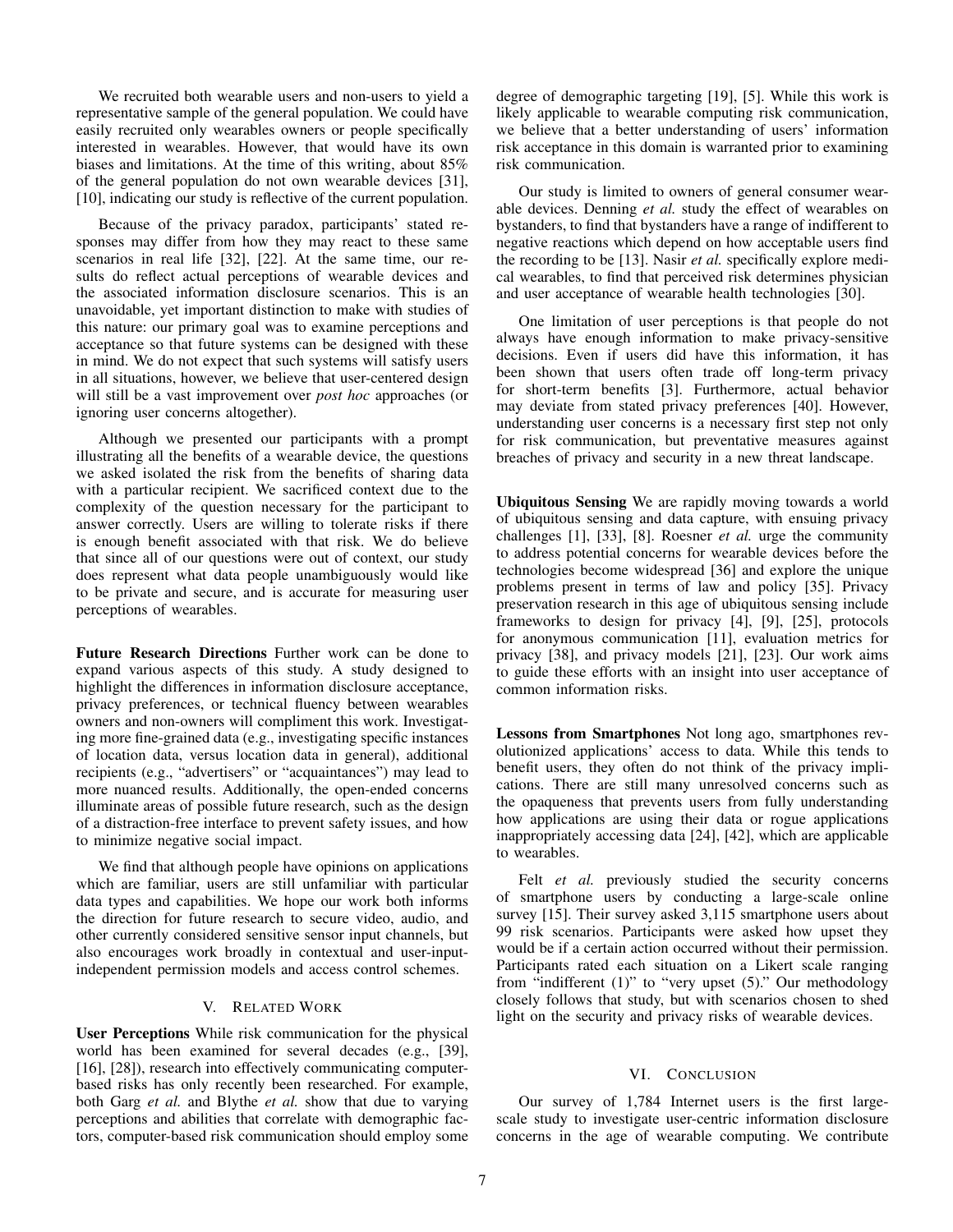a comprehensive ranking of possible risks associated with wearable devices, across various recipients. Our open-ended responses show that privacy and security are at the top of users' overall concerns. While wearables are still in their infancy, perceptions of situations and capabilities are likely to change rapidly with advancements and increased exposure. Our examination of possible data concerns corroborate previous studies of smartphone users that found that video capture and financial data are the most sensitive data types, and least acceptable to be disclosed without user consent. Various systems which detect and take actions for sensitive objects in photos and videos will be critical as wearables and other devices become more ubiquitous. We also found that users' self-reported privacy preferences are correlated with how they may react, even with respect to situations that they are unfamiliar with. Our results may be used by system designers to create permissions and access control mechanisms that do not directly depend on users' inputs. We hope that this work has given an insight into user acceptability in information disclosure and general user concerns about wearable devices, and that this study motivates future privacy and security work for wearable devices.

#### ACKNOWLEDGEMENTS

We would like to thank the National Science Foundation (NSF) for supporting the first author through a Graduate Research Fellowship. This work was also made possible by the Intel Science and Technology Center for Secure Computing and NSF awards CNS-1514211 and CNS-1514457.

#### **REFERENCES**

- [1] G. D. Abowd and E. D. Mynatt, "Charting past, present, and future research in ubiquitous computing," *ACM Transactions on Computer-Human Interaction (TOCHI)*, vol. 7, no. 1, pp. 29–58, 2000.
- [2] G. Abramovich, "15 mind-blowing stats about wearable technology," http://www.cmo.com/articles/2014/6/16/Mind\_Blowing\_Stats\_ Wearable Tech.html, accessed: 2014-12-19.
- [3] A. Acquisti and J. Grossklags, "Privacy and rationality in individual decision making," *IEEE Security & Privacy*, vol. 2, pp. 24–30, 2005.
- [4] V. Bellotti and A. Sellen, "Design for privacy in ubiquitous computing environments," in *Proceedings of the Third European Conference on Computer-Supported Cooperative Work 13–17 September 1993, Milan, Italy ECSCW'93*. Springer, 1993, pp. 77–92.
- [5] J. Blythe, J. Camp, and V. Garg, "Targeted risk communication for computer security," in *Proceedings of the 16th International Conference on Intelligent User Interfaces*, ser. IUI '11. New York, NY, USA: ACM, 2011, pp. 295–298. [Online]. Available: http://doi.acm.org/10.1145/1943403.1943449
- [6] S. Bogaty, "Wearable tech device awareness surpasses 50 percent among us consumers, according to npd," https://www.npd.com/wps/portal/npd/ us/news/press-releases/wearable-tech-device-awareness-surpasses-50 percent-among-us-consumers-according-to-npd/, accessed: 2014-12- 26.
- [7] R. Böhme and J. Grossklags, "The security cost of cheap user interaction," in *Proceedings of the 2011 workshop on New security paradigms workshop*. ACM, 2011, pp. 67–82.
- [8] J. Camp and Y. Chien, "The internet as public space: concepts, issues, and implications in public policy," *ACM SIGCAS Computers and Society*, vol. 30, no. 3, pp. 13–19, 2000.
- [9] L. J. Camp, "Designing for trust," in *Trust, Reputation, and Security: Theories and Practice*. Springer, 2003, pp. 15–29.
- [10] J. Comstock, "Pwc: 1 in 5 americans owns a wearable, 1 in 10 wears them daily," http://mobihealthnews.com/37543/pwc-1-in-5-americansowns-a-wearable-1-in-10-wears-them-daily/, accessed: 2014-12-19.
- [11] C. Cornelius, A. Kapadia, D. Kotz, D. Peebles, M. Shin, and N. Triandopoulos, "Anonysense: privacy-aware people-centric sensing," in *Proceedings of the 6th international conference on Mobile systems, applications, and services*. ACM, 2008, pp. 211–224.
- [12] T. Denning, Z. Dehlawi, and T. Kohno, "In situ with bystanders of augmented reality glasses: Perspectives on recording and privacymediating technologies," in *Proceedings of the 32nd annual ACM conference on Human factors in computing systems*. ACM, 2014, pp. 2377–2386.
- [13] ——, "In situ with bystanders of augmented reality glasses: Perspectives on recording and privacy-mediating technologies," in *Proceedings of the 32Nd Annual ACM Conference on Human Factors in Computing Systems*, ser. CHI '14. New York, NY, USA: ACM, 2014, pp. 2377– 2386. [Online]. Available: http://doi.acm.org/10.1145/2556288.2557352
- [14] C. Doug Gross, "Google glass targeted as symbol by anti-tech crowd cnn.com," 2014. [Online]. Available: http://www.cnn.com/2014/04/14/ tech/mobile/google-glass-attack/
- [15] A. P. Felt, S. Egelman, and D. Wagner, "I've got 99 problems, but vibration ain't one: a survey of smartphone users' concerns," in *Proceedings of the second ACM workshop on Security and privacy in smartphones and mobile devices*. ACM, 2012, pp. 33–44.
- [16] B. Fischhoff, P. Slovic, S. Lichtenstein, S. Read, and B. Combs, "How safe is safe enough? a psychometric study of attitudes towards technological risks and benefits," *Policy sciences*, vol. 9, no. 2, pp. 127– 152, 1978.
- [17] ——, "How safe is safe enough? a psychometric study of attitudes towards technological risks and benefits," *Policy sciences*, vol. 9, no. 2, pp. 127–152, 1978.
- [18] J. L. Fleiss, B. Levin, and M. C. Paik, *Statistical Methods for Rates and Proportions*, 3rd ed. John Wiley & Sons, Inc., 2003.
- [19] V. Garg, L. J. Camp, K. Connelly, and L. Lorenzen-Huber, "Risk communication design: Video vs. text," in *Proceedings of the 12th International Conference on Privacy Enhancing Technologies*, ser. PETS'12. Berlin, Heidelberg: Springer-Verlag, 2012, pp. 279–298. [Online]. Available: http://dx.doi.org/10.1007/978-3-642-31680-7 15
- [20] K. Hill, "Fitbit moves quickly after users' sex stats exposed," http://www.forbes.com/sites/kashmirhill/2011/07/05/fitbit-movesquickly-after-users-sex-stats-exposed/, accessed: 2014-12-26.
- [21] J. I. Hong, J. D. Ng, S. Lederer, and J. A. Landay, "Privacy risk models for designing privacy-sensitive ubiquitous computing systems," in *Proceedings of the 5th conference on Designing interactive systems: processes, practices, methods, and techniques*. ACM, 2004, pp. 91– 100.
- [22] C. Jensen, C. Potts, and C. Jensen, "Privacy practices of internet users: Self-reports versus observed behavior," *International Journal of Human-Computer Studies*, vol. 63, no. 1, pp. 203–227, 2005.
- [23] X. Jiang, J. I. Hong, and J. A. Landay, "Approximate information flows: Socially-based modeling of privacy in ubiquitous computing," in *Ubicomp 2002: ubiquitous computing*. Springer, 2002, pp. 176–193.
- [24] S. Kane, "Your apps are watching you," 2010. [Online]. Available: http://www.wsj.com/articles/ SB10001424052748704694004576020083703574602
- [25] M. Langheinrich, "Privacy by Design—Principles of Privacy-Aware Ubiquitous Systems," in *Ubicomp 2001: Ubiquitous Computing*. Springer, 2001, pp. 273–291.
- [26] A. Levin, "Exploding lithium batteries riskier to planes: Research," 2014. [Online]. Available: http://www.bloomberg.com/news/articles/ 2014-08-11/exploding-lithium-batteries-riskier-to-planes-research
- [27] N. K. Malhotra, S. S. Kim, and J. Agarwal, "Internet users' information privacy concerns (iuipc): the construct, the scale, and a causal model," *Information Systems Research*, vol. 15, no. 4, pp. 336–355, 2004.
- [28] M. G. Morgan, B. Fischhoff, A. Bostrom, and C. Atman, *Risk Communication: A Mental Models Approach*. New York: Cambridge University Press, 2001.
- [29] E. Morphy, "Google glass drops facial recognition (for now)," http://www.forbes.com/sites/erikamorphy/2013/06/02/google-glassdrops-facial-recognition-for-now/, accessed: 2014-12-26.
- [30] S. Nasir and Y. Yurder, "Consumers' and physicians' perceptions about high tech wearable health products," *Procedia-Social and Behavioral Sciences*, vol. 195, pp. 1261–1267, 2015.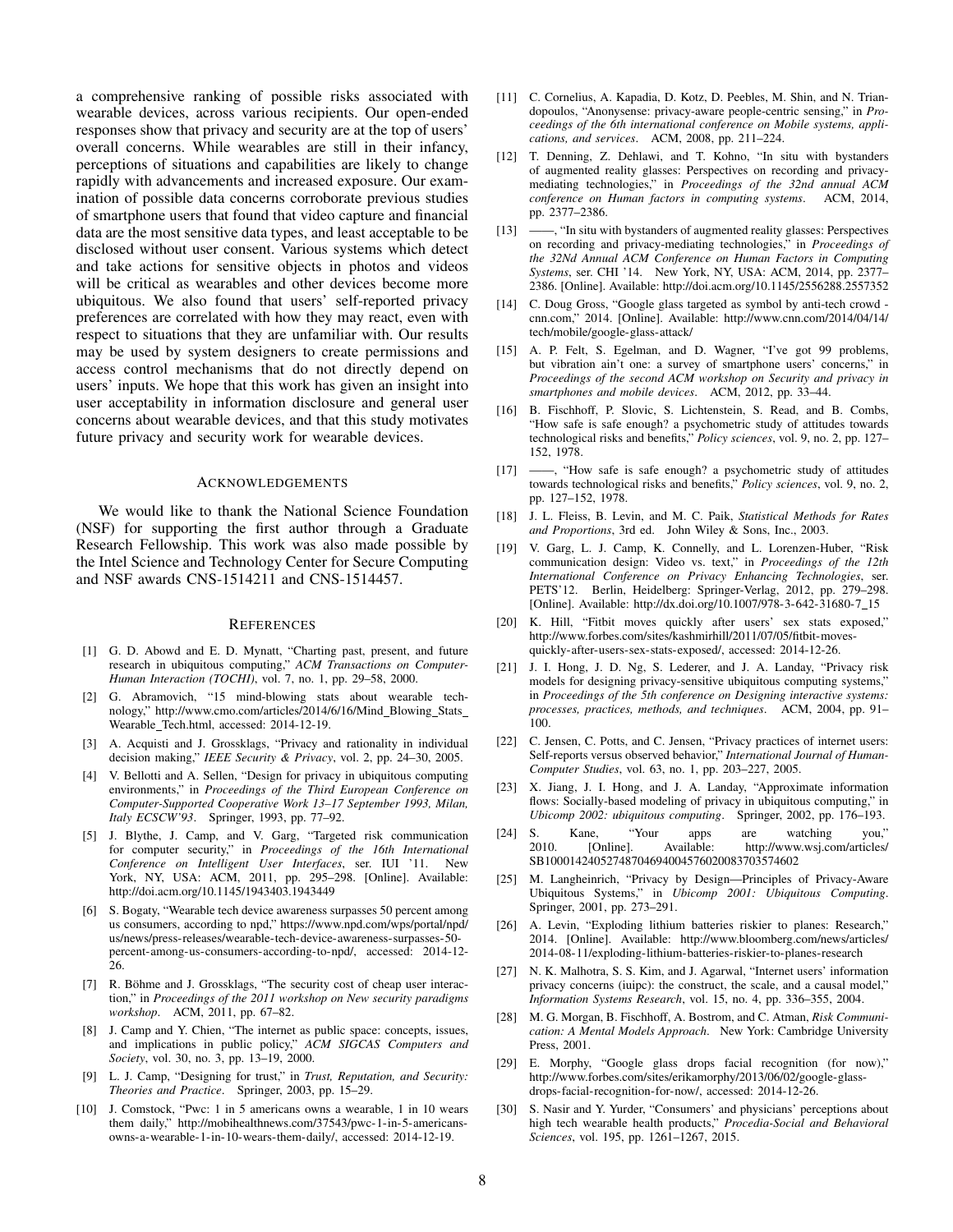- [31] N. News, "Are consumers really interested in wearing tech on their sleeves?" http://www.nielsen.com/us/en/insights/news/2014/tech-stylesare-consumers-really-interested-in-wearing-tech-on-their-sleeves.html, accessed: 2014-12-19.
- [32] P. A. Norberg, D. R. Horne, and D. A. Horne, "The privacy paradox: Personal information disclosure intentions versus behaviors," *Journal of Consumer Affairs*, vol. 41, no. 1, pp. 100–126, 2007.
- [33] L. Palen and P. Dourish, "Unpacking Privacy for a Networked World," in *Proceedings of the SIGCHI conference on Human factors in computing systems*. ACM, 2003, pp. 129–136.
- [34] S. Prabhakar, S. Pankanti, and A. K. Jain, "Biometric recognition: Security and privacy concerns," *IEEE Security & Privacy*, vol. 1, no. 2, pp. 33–42, 2003.
- [35] F. Roesner, T. Kohno, T. Denning, R. Calo, and B. C. Newell, "Augmented reality: hard problems of law and policy," in *Proceedings of the 2014 ACM International Joint Conference on Pervasive and Ubiquitous Computing: Adjunct Publication*. ACM, 2014, pp. 1283–1288.
- [36] F. Roesner, T. Kohno, and D. Molnar, "Security and privacy for augmented reality systems," *Communications of the ACM*, vol. 57, no. 4, pp. 88–96, 2014.
- [37] K. Russell, "I was assaulted for wearing google glass in the wrong part of san francisco," 2014. [Online]. Available: http://www. businessinsider.com/i-was-assaulted-for-wearing-google-glass-2014-4
- [38] J. Scholtz and S. Consolvo, "Toward a framework for evaluating ubiquitous computing applications," *Pervasive Computing, IEEE*, vol. 3, no. 2, pp. 82–88, 2004.
- [39] P. E. Slovic, *The perception of risk.* Earthscan publications, 2000.
- [40] S. Spiekermann, J. Grossklags, and B. Berendt, "E-privacy in 2nd generation e-commerce: Privacy preferences versus actual behavior," in *Proceedings of the 3rd ACM conference on Electronic Commerce*. ACM, 2001, pp. 38–47.
- [41] H. R. Varian, F. Wallenberg, and G. Woroch, "The demographics of the do-not-call list." *IEEE Security & Privacy*, vol. 3, no. 1, pp. 34–39, 2005.
- [42] Y. Zhou, X. Zhang, X. Jiang, and V. W. Freeh, "Taming informationstealing smartphone applications (on android)," in *Trust and Trustworthy Computing*. Springer, 2011, pp. 93–107.

#### APPENDIX

Omitted Survey Questions Our participants answered four additional questions not detailed in this paper. Two questions compared smartphones to wearable devices, to investigate if participants inherently saw wearables as threatening due to its unfamiliarity. The questions were not particularly well suited for this task, and our results showed no significant difference between smartphone and wearables perceptions.

The other two questions asked participants to numerically rate risks and benefits of familiar technologies versus wearables (e.g., an airplane versus a wearable). This was to mimic the methodology in Fischhoff's seminal study on attitudes toward technological risks and benefits. In Fischhoff's study [17], all technologies were concerning with physical risk, while ours mixed information disclosure risks with physical risks. These comparisons were unsound to make. Nonetheless, our results largely highlighted participants' unfamiliarity with devices; generally, participants rated more familiar technologies as more beneficial or risky.

Coding Label Definitions To give some transparency into how we coded the answers (ranging from 1 to 1,400+ words), we provide the coding outline we used. An answer mentioning multiple concerns was given multiple coding labels.

Privacy: "privacy," mention of personal details, spying. Security: "security," mention of malware, hacking. GPS tracking: "location," "GPS," mention of monitoring.

Being Unaware: mention of using, collecting, and disclosing data without permission.

False information: inaccurate or maliciously false data. Health Risk: mention of radiation, cancer, or other effects. Safety: mention of distractions causing car crashes and injuries, violence due to the device, injuries from malfunctions. Discomfort: mention of eye strain, headache, irritation.

Financial cost: cost of buying or using the device. Theft: mention of device theft.

Social Impact: mention of dependency, distance from people, changes in decision making, etc.

Social Stigma: mention of judgment, hate, or bystanders. Aesthetics: mention of fashion or looking dorky.

Miscellaneous: odd comments, uncommon concerns.

None: "None," mention of no threat, or no real concerns

Don't know: "do not know," general confusion

Don't care: " do not care," nonchalant answers